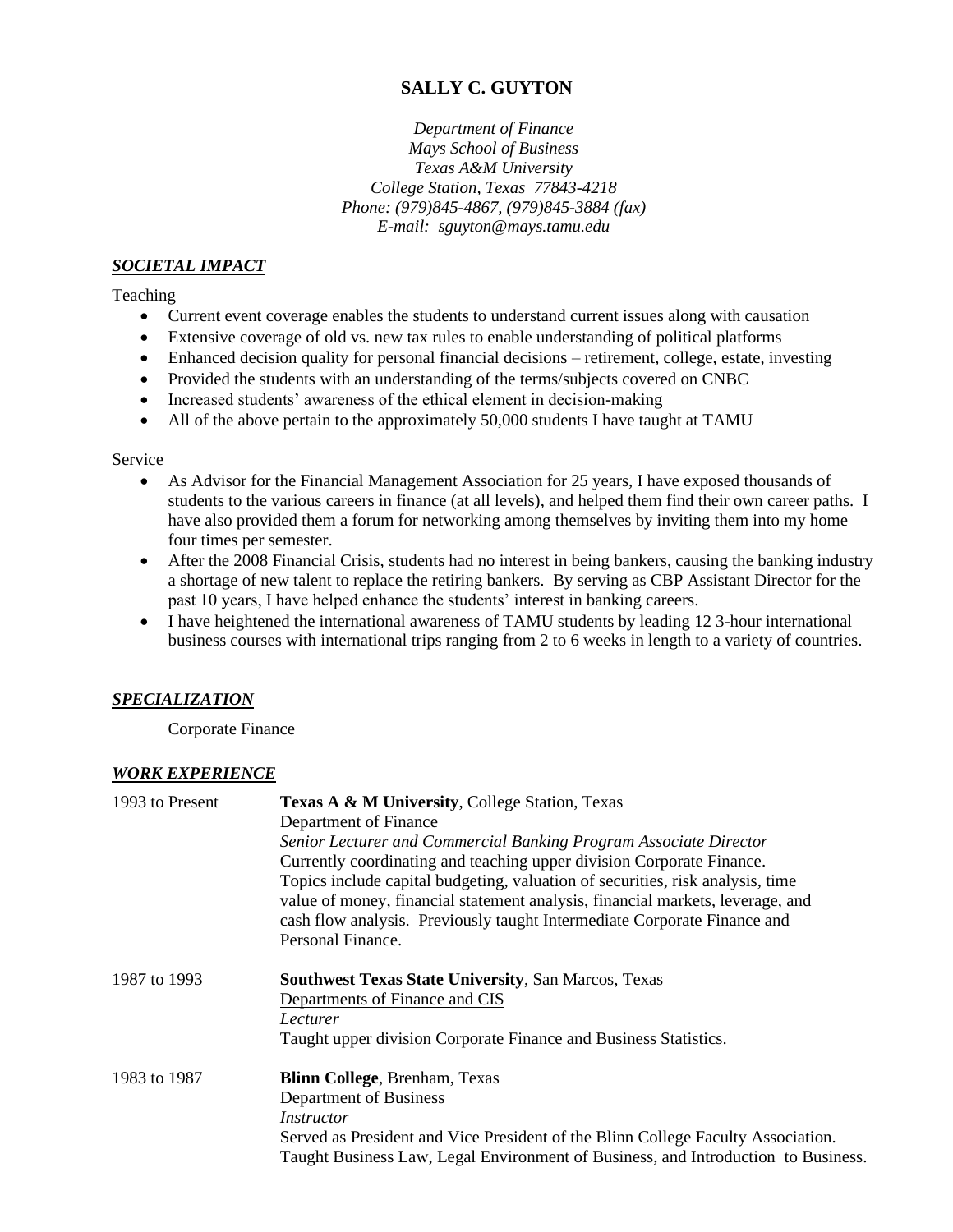| 1986 to 1988 | Greenery & Design, Brenham, Texas<br>Sole Proprietor                                                                                                                      |
|--------------|---------------------------------------------------------------------------------------------------------------------------------------------------------------------------|
| 1982         | <b>University of Texas, Austin, Texas</b><br><b>Department of General Business</b><br>Assistant Instructor<br>Taught Business Statistics while attending graduate school. |
| 1982         | <b>Department of General Business</b><br><b>Teaching Assistant II</b>                                                                                                     |
| 1980         | Center for Cybernetic Studies<br>Research Assistant<br>Conducted sensitivity analysis on Data Envelopment Analysis (DEA).                                                 |
| 1977 to 1978 | <b>Austin Independent School District, Austin, Texas</b><br><b>Anderson High School</b><br>Teacher                                                                        |
| 1970 to 1978 | <b>Westlake Hills Presbyterian Church, Austin, Texas</b><br>Organist                                                                                                      |
| 1971 to 1973 | William F. Guyton & Associates, Austin, Texas<br>Administrative Assistant                                                                                                 |

#### *EDUCATION*

*University of Texas, Austin, Texas*  MBA with emphasis in Finance, 1982 GPA: 3.65

*University of Texas, Austin, Texas*  BS with High Honors in Education (All-Level), 1977 GPA: 4.00 in Education

*University of Texas, Austin, Texas*  BA with High Honors in Cultural Geography, 1976 GPA: 3.75 in Geography

*Trinity University, San Antonio, Texas* GPA: 3.87

## *TEACHING HONORS*

| 2017 | <b>Teaching Performance Recognition Grant</b>   |
|------|-------------------------------------------------|
| 2014 | Honorary TAMU Tennis Coach                      |
| 2013 | 2013 Outstanding Panhellenic Professor Award    |
| 2013 | "Most Influential Professor" Award, Pi Beta Phi |
| 2010 | <b>T-Camp Namesake</b>                          |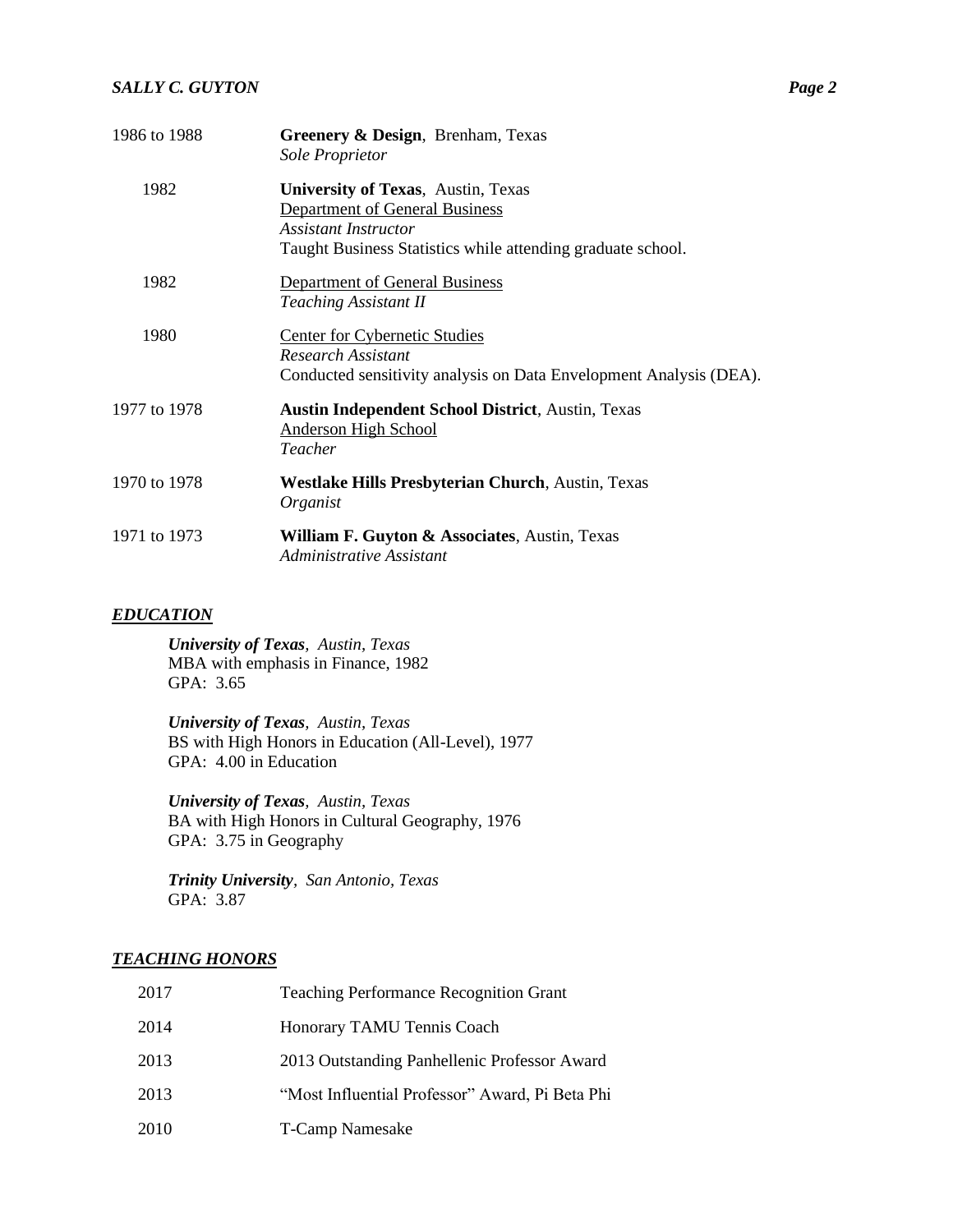#### *TEACHING HONORS (Cont.)*

| 2010 | Honorary TAMU Baseball Coach, March 2010 (chosen by students)                     |
|------|-----------------------------------------------------------------------------------|
| 2009 | Craig McMahen Teaching Excellence Fellowship                                      |
| 2009 | Honorary TAMU Baseball Coach, March 2009 (chosen by students)                     |
| 2006 | Superior Faculty Advisor, FMA International                                       |
| 2006 | Mays Business School Faculty of the Month (March 2006)                            |
| 2006 | 2006 Outstanding Panhellenic Professor Award                                      |
| 2003 | TAMU Corps Award for Teaching Excellence                                          |
| 2002 | TAMU Association of Former Students University-Level Distinguished Teaching Award |
| 2002 | Honorary Faculty Initiate of Golden Key International Honour Society              |
| 1998 | Aggie Fish Camp Namesake                                                          |
| 1998 | TAMU Faculty Initiate of Phi Kappa Phi                                            |
| 1997 | TAMU Association of Former Students College-Level Distinguished Teaching Award    |
| 1995 | Delta Sigma Pi Teaching Award, TAMU Chapter                                       |
| 1993 | SWTSU National Honor Society "Favorite Professor"                                 |
| 1992 | SWTSU National Honor Society "Favorite Professor"                                 |
| 1991 | SWTSU National Honor Society "Favorite Professor"                                 |
| 1990 | SWTSU National Honor Society "Favorite Professor"                                 |

## *PUBLICATIONS*

Interactive Lecture Guide, Hayden & McNeil Publishing, 2021, to accompany Fundamentals of Financial Management (Tenth Concise Edition) by Brigham/Houston.

Interactive Lecture Guide, Cengage Publishing, 2011, to accompany Fundamentals Of Financial Management (13<sup>th</sup> Full Edition) by Brigham/Houston. Presented this guide to the McGraw-Hill Conferences in Amelia Island, Florida, February 2016, and Boston, Massachusetts, October 2010, and to the Cengage Conference in Denver, Colorado, October 2011.

Interactive Lecture Guide, Cengage Learning, 2011, to accompany CFIN (First Edition) by Besley/Brigham.

Notetaking Survival Kit (Student Lecture Guide), Harcourt Brace Custom Publishers, 1999, to accompany Fundamentals Of Financial Management (Second Concise Edition) by Brigham/Houston.

Analysis of a Proposed Professional Women's Apparel Store in Downtown Austin, Texas, December 1982.